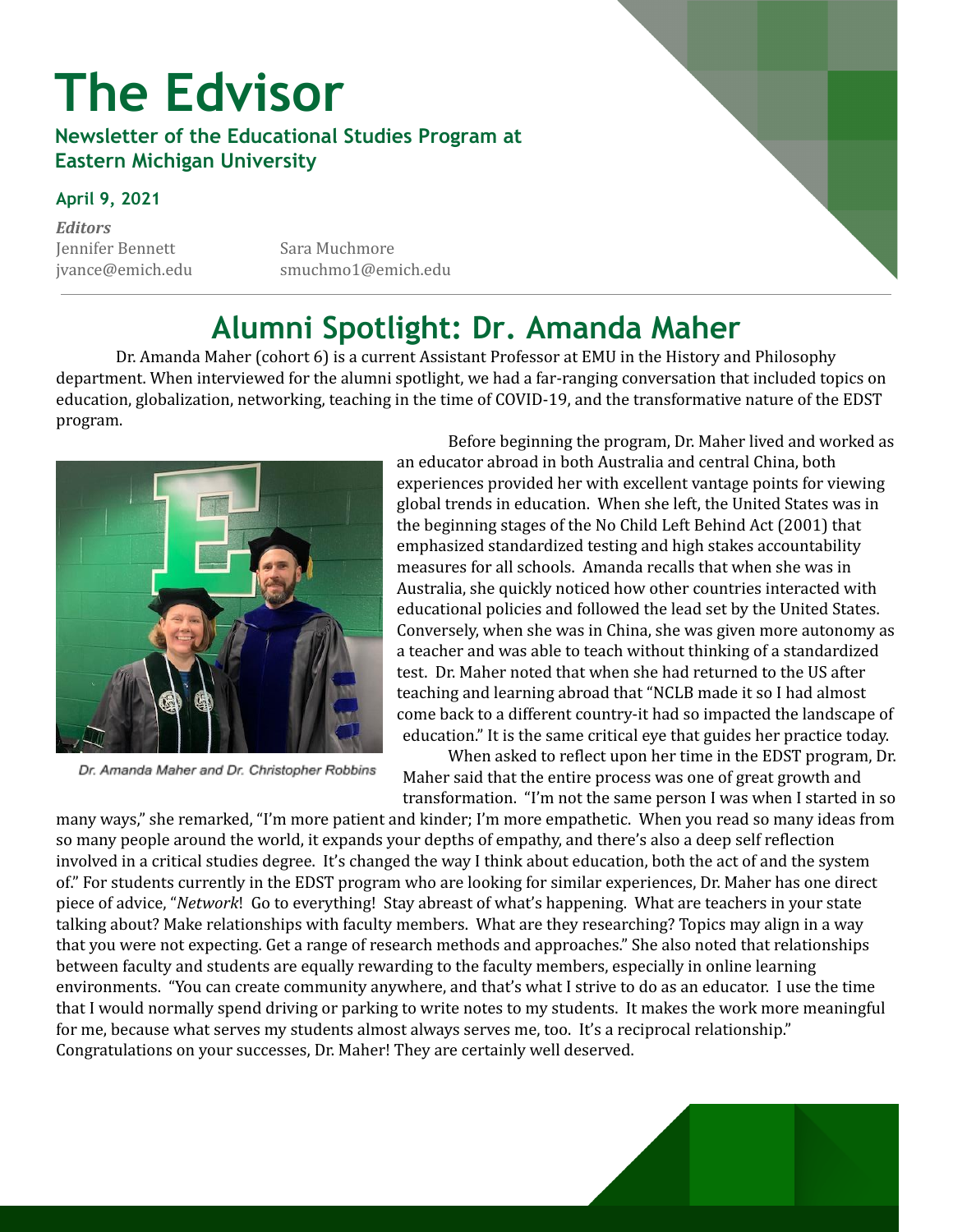### **Dear Dr.**

I keep hearing how important it is to have work published during doctoral studies, but where should I start? What are *the first steps in getting published?*

Dear Not-Yet-Published Author,

Yes! I think it is definitely necessary to publish some pieces that get out there while you are a doctoral student, especially if you want an academic job. If you don't, it's honestly not as critical. The first place to start is to ask yourself how projects and papers from your coursework can become drafts of articles. Also, don't be afraid of contacting a professor, even after a course is finished, and asking them to help you identify a journal they think might be a good fit. Asking professors if there is anything that they are working on where you could be co-author is also a good idea if you really like what they do. Or approaching a professor with a project that you have in mind and asking them if they might be second author. This will allow you to write with them and see how they approach the writing. They can also give you advice as you write the piece together.

Besides these suggestions, I have some recommendations that I feel really magnified my ability to publish. The first is to find other doctoral students, either in this program or who you meet at conferences, and form a writing group together. Every time you write an article together, switch up the order of the authors no matter who did what. It's not "who deserves the credit" each time that you write, it's how do we gain the most social capital as a collective. Start with presenting at a conference together or speaking together at an event if you can. The purpose of a conference is not only to see what others are doing but to carve out some time and space away from our hectic lives to write with colleagues. Go into it with the intent that the real goal of the conference is to write the first draft of your article based on what you present. There have been conferences where I only go to a few sessions, and the rest of the time is writing with my co-authors/presenters.

The second recommendation is part of the "game" that nobody tells you about. If you have a good idea or a good theory or some good evidence, repurpose it for 10 articles. If you pay careful attention, even the "leaders" of the field have only a couple of groundbreaking ideas, they just re-package them. The unstated "rule of the game"/way of navigating the culture of power is to create as much social capital for yourself as you can with as little effort as possible.

This is, of course, if you want to "play the academic game." If not, don't even worry about that. One benefit of being at a teaching college like EMU is that I don't have to really play those games as much. For me, publishing is activist work—I want to generate new ways of thinking about the world with others in ways that transform my practice and can transform others' practice as well. Then I use my published pieces as movement building communication devices. If I meet someone I have a shared vision with, I send them a piece or two that I wrote to communicate "who I am" and where I am coming from. Publishing also helps me meet other people who share my values and helps with being able to write grants. Hope this is helpful and happy writing!

#### - Dr. Ethan Lowenstein

If you have questions about activism, education, scholarship, or career, please email Jennifer Bennett at [jvance@emich.edu](mailto:jvance@emich.edu) for inclusion in a future newsletter.